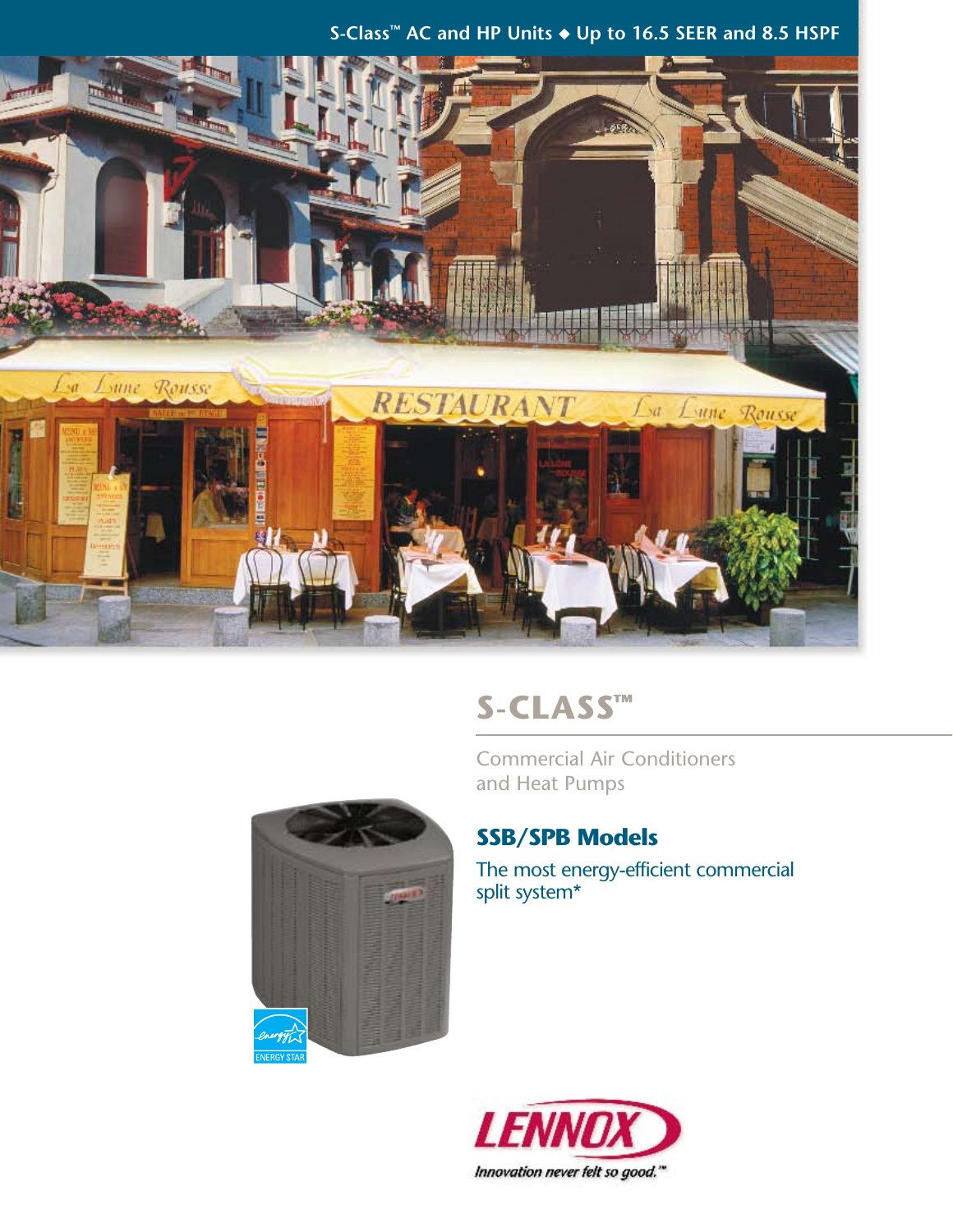# **Superior efficiency for more of what you want, less of what you don't**

#### *S-Class*™ *split systems at a glance:*

*Redesigned split systems with the highest energy efficiency you can buy\* reduce utility bills while maintaining comfort*

*Improved temperature and humidity control creates a more comfortable indoor environment*

*Easy-to-clean coils, with SmartHinge™ louvered panels on all sides and refrigerant service valves, reduce costs of installation and maintenance*

*Environmentally friendlier R-410A refrigerant provides excellent performance while lessening the impact on the environment*

*Quiet design reduces sound levels to as low as 76 dB, eliminating much of the noise of commercial split systems*

*ENERGY STAR® qualified*

Now you can create a better indoor environment while reducing energy bills. With efficiency ratings up to 16.5 SEER and 8.5 HSPF, the new S-Class™ SSB/SPB split system units from Lennox are the most energy-efficient commercial split systems you can buy.\*

The new S-Class split systems are available with chlorine-free R-410A, an environmentally friendlier refrigerant. Factory options include a variety of voltages for increased flexibility, several field-installed accessories, such as low ambient kit options, and heat pump–specific kits such as outdoor thermostats and monitoring kits.

Like all Lennox® equipment, S-Class units feature durable materials and advanced construction for a quality system designed to provide years of superior service.

### **One compressor provides two-compressor benefits**

Each model has two operating stages, so a single-compressor unit performs like a two-compressor system, using only the amount of energy necessary to keep occupants comfortable.

Using a two-stage scroll compressor, the S-Class units eliminate temperature swings while providing just the right amount of cooling and dehumidification or heating needed.





*Illustrates the 3-year cooling costs you can expect from twenty 3-ton S-Class air conditioners versus twenty units with lower efficiency ratings. Actual savings may vary depending on system settings, equipment maintenance, local weather, actual construction, installation of equipment, duct system, hours of operation, local fuel rates and other factors.*

|                       | Utility rate source: U.S. Department of Energy     |
|-----------------------|----------------------------------------------------|
|                       | national average energy rates                      |
| <b>Building type:</b> | School (year-round)                                |
| City:                 | Dallas                                             |
| Software:             | Lennox Lifecycle Cost<br>Calculator, version 3.0.9 |
|                       |                                                    |

### *Efficiency Rating*

*Up to 16.5 Seasonal Energy Efficiency Ratio (SEER) and 8.5 Heating System Performance Factor (HSPF)*

#### *Warranty*

*5-Year Limited Warranty on compressor*

*1-Year Limited Warranty on covered components*

*See actual warranty certificate for details.*

*\*Refers to commercial split system (AC and HP) 3- to 5-ton 208-230/3 phase or 460-volt product line when compared to other non-Lennox brands. Lennox model number SSB036H41Y ranks highest in energy efficiency when compared to other non-Lennox*  split system units. Established through internal review of competitive literature available to the general public in March 2007. *Efficiency ratings established per ARI's test standards: ANSI/ARI 210/240-94.*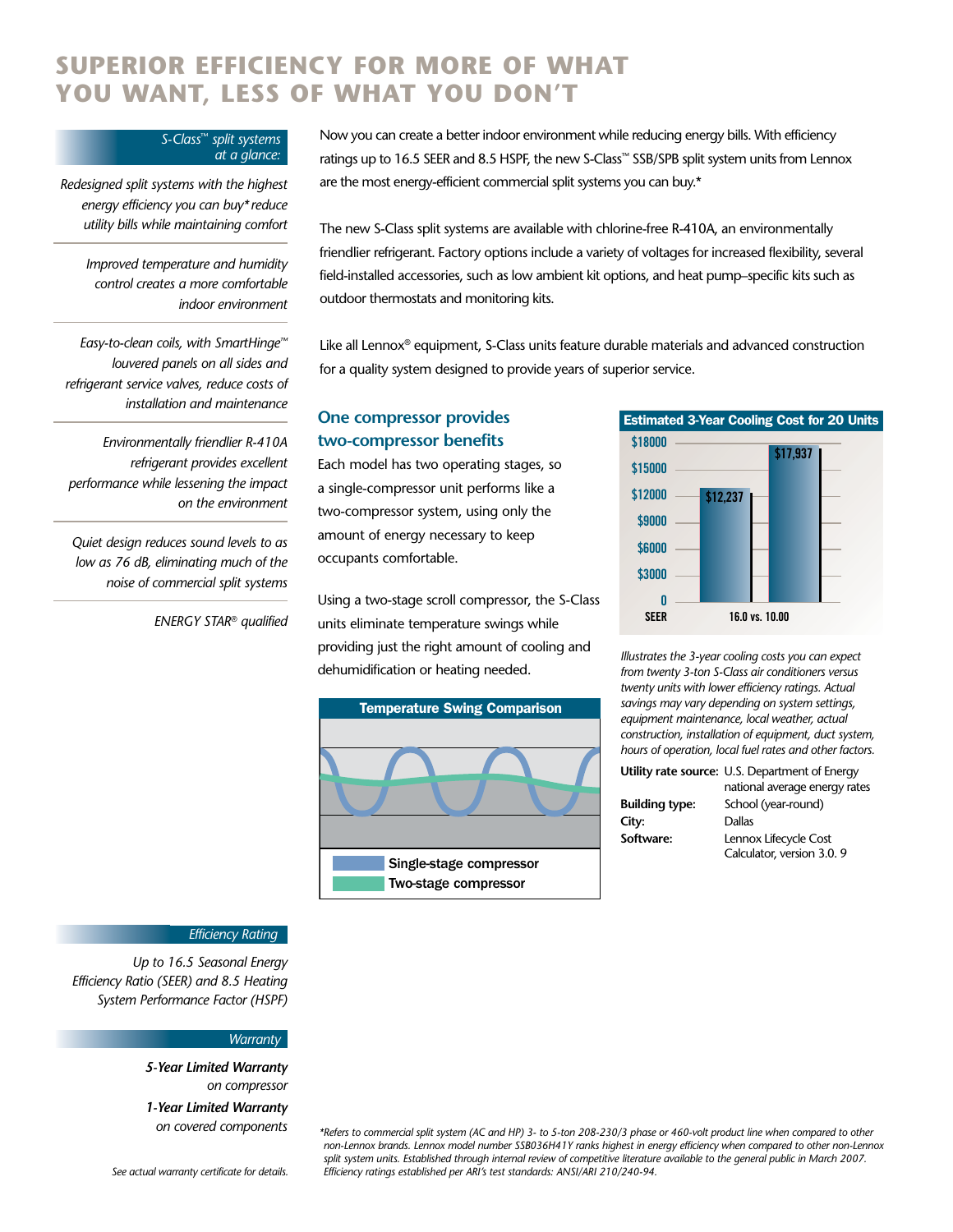

### **Improve humidity control**

Humidity is harder to control on mild-temperature days, when less cooling is needed. S-Class units were designed to remove more moisture than many other systems by shifting to a lower-capacity stage on mild days to match the heat load, then running long enough to reduce both temperature and humidity.

To enhance humidity control even further, choose the optional Humiditrol® dehumidification system. The patented dehumidification system controls temperature and humidity independently, reducing moisture and helping curb the spread of airborne contaminants such as mold.

Minimum system requirements include:

- Humiditrol dehumidification system
- ComfortSense™ touchscreen thermostat
- Lennox variable-speed furnace or air handler
- Lennox air conditioner or heat pump with R-410A refrigerant

### **Reduce installation and service hours**

S-Class units feature contractor-friendly designs to reduce service time and help businesses control costs. Arriving fully charged with refrigerant and ready for installation, S-Class units have factorywired control boxes and factory-tested coils.

The SmartHinge™ louvered panel design allows quick, easy access to interior components from all sides, so the unit can be serviced in minimal time. For easy access to the refrigerant system, the units include central refrigerant line connections and fully serviceable brass valves. The suction valve can be fully shut off during service while the liquid valve may be front-seated to manage refrigerant charge.

### **Lennox products are built to last**

Superior engineering, durable components and complete testing mean split systems that operate dependably at start-up and for years to come. Lennox products are built with a wide range of durable components and safety features, including corrosionresistant cabinets, drainage holes and enhanced fan guards. The SmartHinge louvered panels provide superior coil protection, eliminating the need for coil or hail guards.

Each unit features a two-stage scroll compressor with internal overload protection, a three-pole contractor and an enhanced coil and manifold design for excellent performance and reliability.

Low ambient control kits allow cooling as low as 30˚F to meet most commercial applications. Rigorous testing and ISO 9001- 2000 building standards assure dependability.



*SSB/SPB*



*Humiditrol ® Dehumidification System*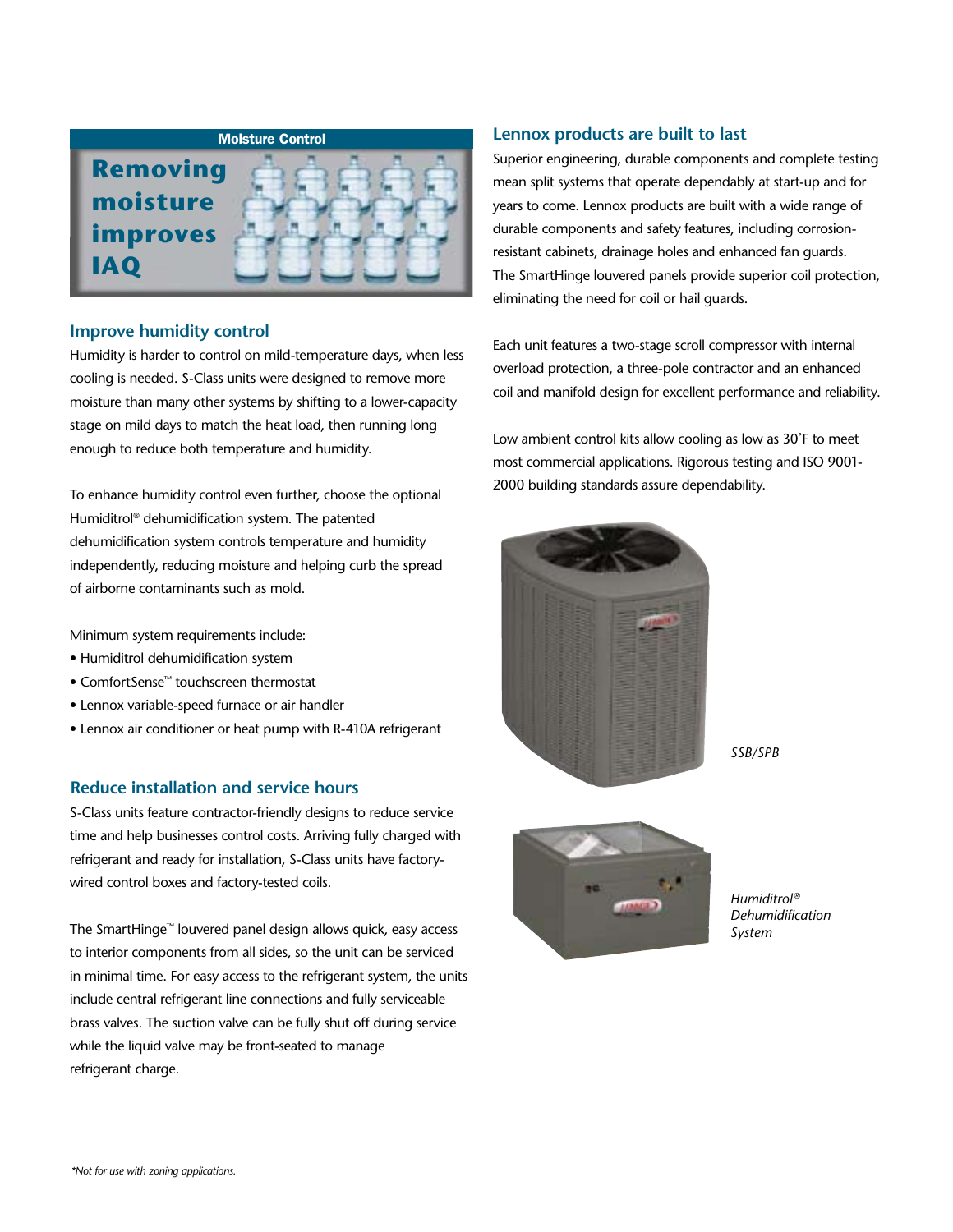# **S-Class™ R-410A Air conditioner and heat pump Performance Specifications**

|               |                                  |          |                                    |                                               | <b>COOLING DATA<sup>2, 3</sup></b> |                                       | <b>HEATING DATA<sup>4</sup></b>      |                    |            | <b>PHYSICAL DATA</b>                                   |                           |
|---------------|----------------------------------|----------|------------------------------------|-----------------------------------------------|------------------------------------|---------------------------------------|--------------------------------------|--------------------|------------|--------------------------------------------------------|---------------------------|
|               | <b>Nominal</b><br><b>Tonnage</b> | Model    | Sound<br>Rating<br>dB <sup>1</sup> | <b>ARI Rated</b><br>Cap.<br>[ <b>B t uh</b> ] | $[SEER]^{5}$                       | <b>Efficiency Efficiency</b><br>[EER] | <b>Efficiency</b><br>$[HSPF]^\sigma$ | Capacity<br>[Btuh] | <b>COP</b> | <b>Dimensions</b><br>$H \times W \times L$<br>[inches] | Ship.<br>Wt.<br>$[$ lbs.] |
| CONDITIONERS  | 3                                | SSB036H4 | 76                                 | 35,200                                        | 16.00                              | 12.00                                 |                                      |                    |            | 35 x 30.5 x 30.5                                       | 238                       |
|               | 4                                | SSB048H4 | 76                                 | 48,000                                        | 16.00                              | 12.00                                 |                                      |                    |            | $35 \times 30.5 \times 38.5$                           | 268                       |
|               | 5                                | SSB060H4 | 78                                 | 60,000                                        | 15.00                              | 11.70                                 |                                      |                    |            | $39.4 \times 35.5 \times 38.5$                         | 323                       |
|               |                                  |          |                                    |                                               |                                    |                                       |                                      |                    |            |                                                        |                           |
| PUMPS<br>HEAT | 3                                | SPB036H4 | 76                                 | 35,600                                        | 16.00                              | 11.70                                 | 8.20                                 | 33,200             | 3.40       | 35 x 30.5 x 34.5                                       | 265                       |
|               | $\overline{4}$                   | SPB048H4 | 76                                 | 47,500                                        | 16.00                              | 12.00                                 | 8.20                                 | 44,000             | 3.34       | $35 \times 30.5 \times 44.5$                           | 309                       |
|               | 5                                | SPB060H4 | 78                                 | 57,000                                        | 15.50                              | 11.50                                 | 8.20                                 | 52,500             | 3.28       | $39.4 \times 35.5 \times 38.5$                         | 345                       |

*1 Sound rating number in accordance with test conditions included in ARI Standard 270.*

*2 5-ton-and-under equipment certified in accordance with ULE certification program, which is based on ARI Standard 210/240.*

*3 Cooling ratings, 95°F (35°C) outdoor air temperature and 80°F (27°C) db/67°F (19°C) wb entering indoor coil air.*

*4 High-temperature heating ratings, 47°F (8°C) db/43°F (6°C) wb outdoor air temperature and 70°F (21°C) entering indoor coil air.*

*5 Up to 16.5 SEER when the S-Class™ SSB036H4 split system is matched with the CBX32MV-048 air handler.*

*6 Up to 8.5 HSPF when the S-Class SPB060H4 split system is matched with the CR33-50/60C-F 4 coil and G60FV-60C-090 furnace.*

*Note: Due to Lennox' ongoing commitment to quality, all specifications, ratings and dimensions are subject to change.*



Choose ENERGY STAR® qualified products to reduce energy spending and conserve natural resources. Lennox has developed a wide range of products that meet ENERGY STAR guidelines for energy efficiency.\*



*S-Class™ split system units feature R-410A, an environmentally friendlier refrigerant.*

*\*Proper sizing and installation of equipment are critical to achieve optimal performance. Split system air conditioners and heat pumps must be matched with appropriate coil components to meet ENERGY STAR® criteria. Ask your contractor for details or visit www.energystar.gov.*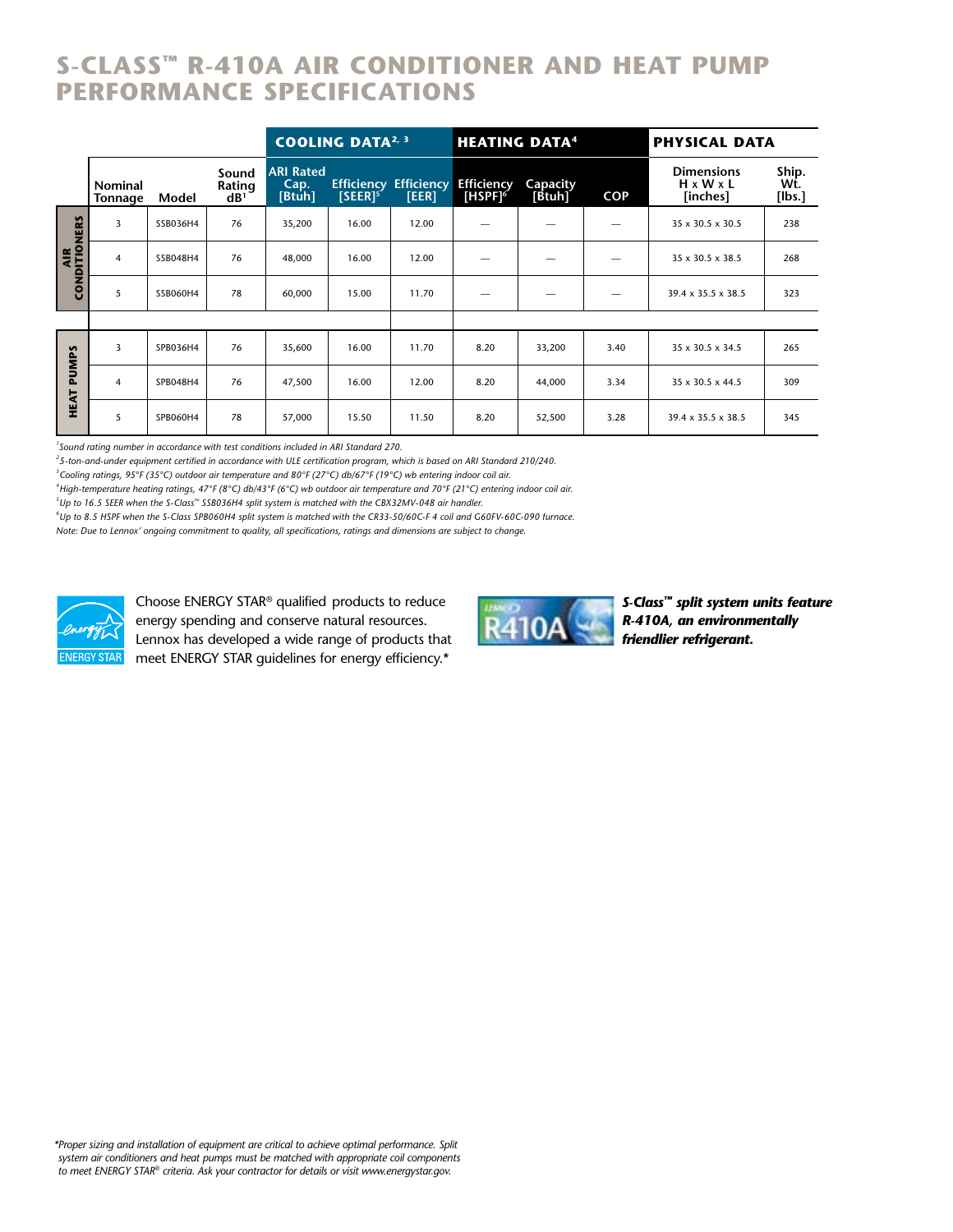# **High Efficiency with excellent temperature and humidity control**



Allows quick, easy access to interior components from all sides, so the unit can be serviced in minimal time.

### **Quiet and efficient operation**

- **1 Two-Stage Scroll Compressor**—Operates on low stage most of the time for quieter, more consistent comfort and better humidity control.
- **2** High-Efficiency Outdoor Coil—Provides exceptional heat transfer and low air resistance for high-efficiency operation.
- **8** Quiet, Direct-Drive Fan-Precision-balanced, direct-drive fan is designed to run slower for an enhanced level of quiet operation.

### **Easy installation and maintenance**

4 **Brass Service Valves—**Isolate the refrigeration system in outdoor units and allow for simple access.

### **Reliable performance**

- **5** Corrosion-Resistant Cabinet—Galvanized steel under a two-layer painted surface protects against rust and corrosion.
- 6 **Drainage Holes—**Prevent damaging moisture from collecting inside the basepan.
- **7** High-Pressure Switch—Extends the life of the unit by providing a safeguard against excessive pressure.
- 8 **Low-Pressure Switch—**Extends the life of the compressor by safeguarding against loss of charge.
- 9 **High-Capacity Liquid Line Filter/Drier—**Extends the life of the unit by trapping moisture and dirt that could contaminate the system.
- **10 Crankcase Heater-Protects the compressor against** refrigerant migration that can occur during low ambient operations.